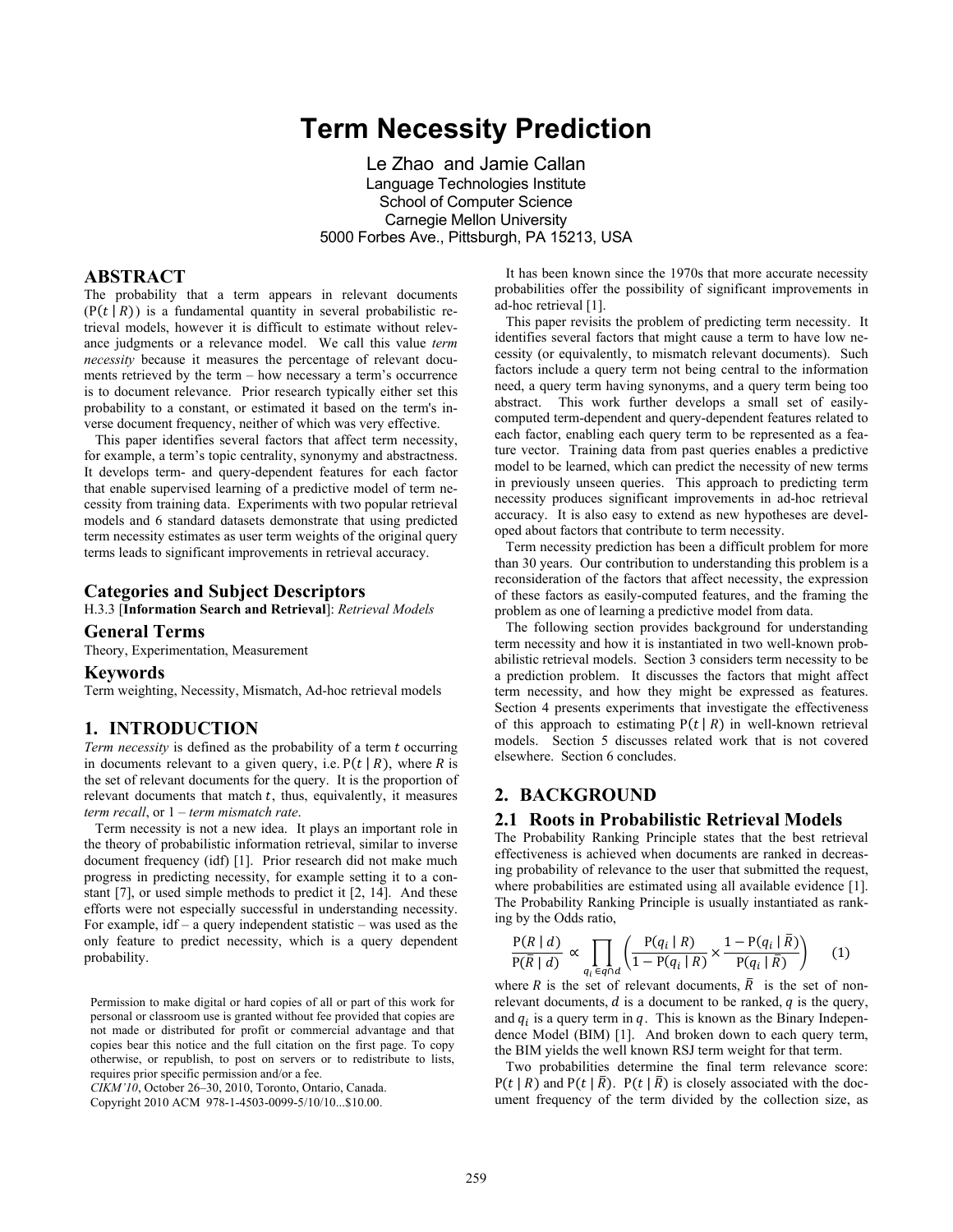demonstrated in the predictive version of BIM [1] and also confirmed by the data analysis by Greiff [2]; it leads to the wellknown inverse document frequency (idf) metric.  $P(t | R)$  is t's necessity to relevance: the probability that a relevant document contains t. Historically  $P(t | R)$  has been more difficult to predict.

The BIM itself is not particularly effective, but the later Okapi BM25 [3] uses this term weight as part of the retrieval model. Thus, if there is a way to predict term necessity, the predictions can be directly plugged into BIM, and in turn BM25, without any modification to the retrieval models.

# **2.2 Basing on the Relevance Model**

The original generative language model [4] directly scores a document by how likely the document model generates the query, and does not model relevance. The relevance model [17] provides a way to model relevance in the language model framework. Given a search topic, the relevance model is an ideal term distribution  $P_m(t | R)$  for all t, estimated from true relevant documents if complete relevance judgements are given. When there are no relevance judgements for the current topic, the relevance model can be estimated in an unsupervised manner from top documents of an initial retrieval, thus, instantiated as a query expansion and pseudo-relevance feedback method. The final retrieval status value of a result document is given by the KL-divergence between the relevance model and the document model, or equivalently, weighting each term by its relevance model probability:

 $RSV(q, D) = \sum_{t \in V} P_m(t | R) \times \log P(t | D)$ , where  $P_m(t | R)$  is the relevance model, a multinomial distribution over all terms in the vocabulary, i.e.  $\sum_{t \in V} P_m(t | R) = 1$ .

In theory, term necessity is a Bernoulli distribution of whether a term appears or does not appear in a relevant document, i.e.  $P(t | R) + P(\bar{t} | R) = 1$ . Nevertheless, it can be normalized into a multinomial term distribution and fitted into the relevance model:

$$
RSV(q, D) = \sum_{q_i \in q} \widehat{P}(q_i | R) \times \log P(q_i | D)
$$
 (2)

where  $\widehat{P}(q_i|R)$  is the term necessity. (In this work, we only consider the necessity of the query terms, but in theory there is no such restriction.)

It is possible to fit the necessity probabilities into the relevance model because conceptually the relevance model provides more of a representation that allows one to plug in relevance based term weights into the language model retrieval framework, rather than a particular way of estimating these weights.

In fact, the necessity probability based term weights can be shown as a particular way of estimating the relevance model for a given query. Suppose term occurrences are binary, (tf is either 0 or 1), suppose each term occurrence in the relevant documents is an independent observation from the relevance model, and let *L* denote the total length of all the  $|R|$  relevant documents for the query (sum of numbers of unique terms), then, the relevance model probability  $P_m(t | R)$  is only a constant factor off its necessity:

$$
P_m(t | R) = \text{Count}(t | R) / L = |R| / L * \text{Count}(t | R) / |R|
$$
  
= |R| / L \* P(t | R) (3)

Despite the connection, this work focuses on the supervised prediction of the necessity probabilities, which provides a novel and effective way of estimating the relevance model, and can be used to improve the traditional unsupervised estimation. And at the same time, term necessity, being independent of the average length of the relevant documents, is a more direct and easier objective for prediction than the near 0 multinomial term probabilities of the relevance model.

Empirically, the Bernoulli necessity estimation based on binary term occurrences also leads to better retrieval performance, as

shown in Section 4.5.1. This treatment of using a multinomial language model for query generation, but using instead a Bernoulli model to estimate term necessity creates an inconsistency in the overall model, and demands a theoretically cleaner solution.

# **2.3 Example Necessity Values**

Necessity values for 5 example terms from 5 TREC queries are shown below, idf values  $-\log(N/df)$  – are listed for reference:

| Table 1 Necessity values of 5 example terms on sample queries |  |  |
|---------------------------------------------------------------|--|--|
|                                                               |  |  |

| Query (TREC 3 Ad-hoc retrieval track)           | Term   | P(t   R)  | idf   |
|-------------------------------------------------|--------|-----------|-------|
| Oil Spills                                      | spill  | 0 9 9 1 4 | 5 201 |
| <b>Term</b> limitations for US Congress members | term   | 0.9831    | 2.010 |
| Insurance Coverage which pays for Long          | term   | 0.6885    | 2.010 |
| <b>Term</b> Care                                |        |           |       |
| School Choice Voucher System and its ef-        | effect | 0.2821    | 1.647 |
| fects on the US educational program             |        |           |       |
| Vitamin the cure or cause of human ail-         | ail    | 0.1071    | 6405  |
| ments                                           |        |           |       |

Table 1 shows that necessity is not uniform for all query terms, nor is it constant for a specific term. For example, '*term*' has two different necessity values in the two different queries. There is also no simple correlation between necessity and idf.

## **2.4 What's in the Name?**

No prior work named this probability. The RSJ term weight  $[1]$  – the product term in Equation  $(1)$  – has been called "term relevance" by Salton and "relevance weight" by Spärck Jones [21], but not the necessity probability itself (which is effectively the only part of the weight about relevance). We argue that *necessity* is the right name: it shows what this probability is, where it comes from and suggests how it can be used.

*First*, generally  $P(a | b)$  measures in probability how likely event  $\alpha$  occurring is a necessary condition for  $\alpha$  [23], (whether event *a* must occur in order for *b* to be true.)  $P(t | R) = 1$  means term  $t$  must appear in the document in order for it to be relevant, while, low  $P(t | R)$  means t is unlikely necessary for relevance.

*Second*, it urges one to reason why a term becomes low necessary. For example, low necessity does not imply that a term is irrelevant to the information need. Synonyms, appearing in place of the query term in relevant documents, cause mismatch and lower necessity. Thinking about factors that affect necessity helps in designing features to predict it for unseen terms in new queries.

*Third*, not only for weighting terms, necessity can also help query reduction and expansion. Intuitively, terms unnecessary for relevance can be safely removed or replaced, while low necessary terms should be expanded, as found in [26].

## **2.5 Prior Work on Necessity Prediction**

Prior research had difficulty modeling  $P(t | R)$ , so it focused on  $P(t | R)$  (idf) and probabilistic indexing (tf). Robertson and Spärck Jones [1] recognized that term necessity could be accurately estimated from relevance judgments, which is the retrospective case of BIM. For a term t, if it appears in  $r$  number of totally  $|R|$ relevant documents, then an unbiased estimate of necessity is,

$$
P(t | R) = r/|R|
$$
 (4)

Without relevance judgments, the predictive case of BIM assumes necessity to be always 0.5 [1]. Croft and Harper treated necessity as a tuned constant (the Croft/Harper Combination Match [7]). Greiff [2] used a 3-piece linear function of idf to predict the overall term weighting which includes necessity and idf. More recently Metzler [14] predicted necessity as a function of df. But because idf was the only feature used in all of the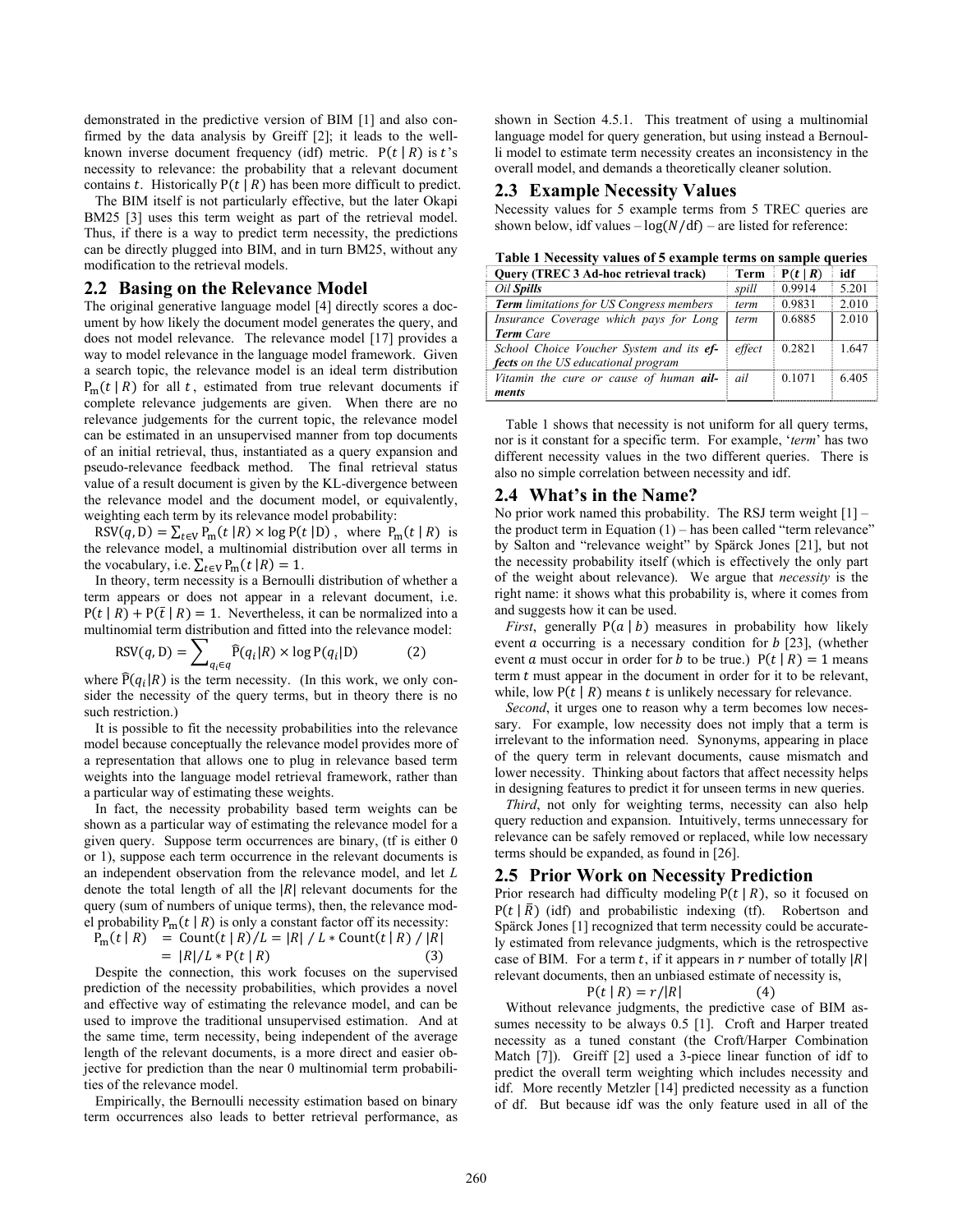above work, necessity prediction was inaccurate, and improvements were only shown over simplistic baselines.

# **3. NECESSITY PREDICTION**

Our goal is to predict the necessity of each term in a query, without using relevance judgments of the current query. This section presents a framework for using term- and query-dependent statistics to predict necessity. It includes a discussion of factors that affect necessity, related features and the prediction model.

# **3.1 Problem Definition**

We cast the necessity prediction problem into a standard regression prediction problem, where each query term together with its true necessity value is treated as a sample, for training or testing. The query term is represented as a set of features so that necessity values of query terms in the training set can be generalized to predict necessity for test terms previously unseen, and the objective is to minimize the prediction error of term necessity values. More formally, for a set of topics  $Q$  together with the corresponding document collections, a training sample consists of a query term  $q_i$  and its necessity  $P(q_i | R_q)$  estimated from the set of judged relevant documents  $R_a$  (as described in Section 3.2). Each term is represented as a set of features  $f_{j=1..k}(q_i, q)$  depending on the corpus, the term  $q_i$  and the query  $q_i$ . A regression model M predicts necessity as a function of the features:

$$
\widehat{P}(q_i | R_q) = M(f_1(q_i, q), ..., f_k(q_i, q))
$$
\n(5)

**Prediction error** 
$$
L_Q(M)
$$
 can be measured in average L1 loss as

 $L_q(M) = \sum_{q \in Q} \sum_{q_i \in q} |\widehat{P}(q_i| R_q) - P(q_i | R_q)| / \# terms$  (6) Here, using the necessity probability to measure prediction loss is intuitive, but also arbitrary. One may train over odds probability (or log odds), and then translate the predicted odds back into probability. Odds maps  $[0, 1)$  into  $[0, +\text{inf})$ , stressing the higher probability region. In our retrieval experiments, training in odds probability is slightly more stable than probability or log odds.

# **3.2 Estimating Ground Truth Term Necessity**

To both train and evaluate necessity predictors, ground truth necessity values need to be estimated from relevance judgments.

In practice, the unbiased estimate of term necessity,  $r/|R|$ , can be unstable for topics with a small number of judged relevant documents  $|R|$ , thus, some sort of smoothing is usually applied. We use the standard Laplace smoothing in the form of  $(r +$  $1$ /( $|R| + 2$ ) to get more reliable estimates of P(t | R).

Pooling is a technique used widely in IR evaluation to save judgment efforts, where only top ranked documents from a set of retrieval runs are manually assessed for relevance. Using pooled judgments might bias the estimation of term necessity. Our results on multiple TREC datasets show that sparser judgments still give similar amount of improvement, which suggests that necessity can be effectively estimated on pooled judgments.

#### **3.3 Factors and Features**

The main contribution of this work is pointing out some of the factors that might affect term necessity and designing features for them. Listed below are the factors that we discovered.

1. If a term is not **central** to a topic, it is unlikely to be necessary. In practice, we use the occurrences of a term in top returned documents from an initial retrieval to estimate centrality, assuming that terms occurring consistently in top documents are central. For the query "*Vitamin – the cure of or cause for human ailments*", "*ailments*" appears less consistently in top documents than *vitamin*, and is in fact much less necessary.

2. **Synonyms** may replace the original query term in relevant documents, lowering the necessity of the query term. In "*US educational system*", if relevant documents say *America* or *USA* instead of *US*, it lowers the necessity of *US*. For terms with multiple senses, only the synonyms of the queried sense should matter.

3. If a term does not often co-occur with its synonyms, then it is often **replaceable** by the synonyms, and the term is less necessary. Lu et al [13] used a similar measure, synonym novelty, to measure how many new documents a synonym can match.

4. Many **abstract** but **rare** terms are unnecessary, because they are at a different abstraction level than the relevant documents. Examples are *maulings* in "*dog maulings*", *fundamentalism* in "*Christian fundamentalism*" and *ailments* in the vitamin query. Often, hyponyms of abstract terms appear in relevant documents.

It is important to note that term necessity is different from concept necessity. "*maulings*" is a necessary concept for the "*dog maulings*" query, but the term "*maulings*" is not necessary, because of searchonyms such as *attack* or *bite*.

Our research explores a set of features designed to capture factors 1, 2 and 3. There is no direct way to capture abstractness, so we resort to using features that correlate with factor 4.

In generating the features, we used minimal external information by restricting ourselves on only the corpus and the queries, avoiding sources such as WordNet or query log data, which have the out of vocabulary problem and may bring in their own biases.

Features related to topic centrality, synonymy, and replaceability can be computed based on term similarity in a lowerdimensional space formed by Singular Value Decomposition.

Synonyms may not co-occur in the same document, but they typically occur in similar contexts (i.e. a higher order cooccurrence). As [20] pointed out, Singular Value Decomposition (SVD) identifies these higher order co-occurrences.1 As input to SVD, entries of the term-document matrix are tf\*idf weighted.

Here SVD is used only to provide features for predicting term weights, no expansion terms are used in the final queries.

SVD can be applied globally to a corpus, or locally to topranked documents returned for a given query. Local SVD is more efficient and may improve the quality of synonyms. This is because a local SVD improves the quality of the identified synonyms by focusing on the sense being queried. For words with multiple senses, mutual disambiguation among query terms causes the top-ranked documents to be about the senses intended by the user, thus the synonyms identified are not about an arbitrary sense of a query term, but the sense being queried. Schütze et al [19] used a similar approach, which they called local LSI.

Denote  $S(t, w_1)$  to be the inner product (similarity) of terms t and  $w_1$  in the SVD concept space. Also assume terms  $w_i$  are in descending order of similarity to the query term t, i.e.  $S(t, w_1) \geq$  $S(t, w_2) \geq \ldots$ , so that, higher in ranking, more likely synonym.

A **topic centrality feature** is defined as

 $f_1(t,q) = S(t,w_1)$ 

Term  $w_1$  with maximal similarity to t is usually t itself, thus this feature indicates how much weight of the term is preserved after SVD. (When t does not equal  $w_1$ , we still use  $S(t, w_1)$  as the feature value.) This residual weight is a measure of how close

1

<sup>&</sup>lt;sup>1</sup> Other methods of finding higher order co-occurrences should also work, for example topic models like pLSI or Latent Dirichlet Allocation which may also be used to compute term similarity in a concept space.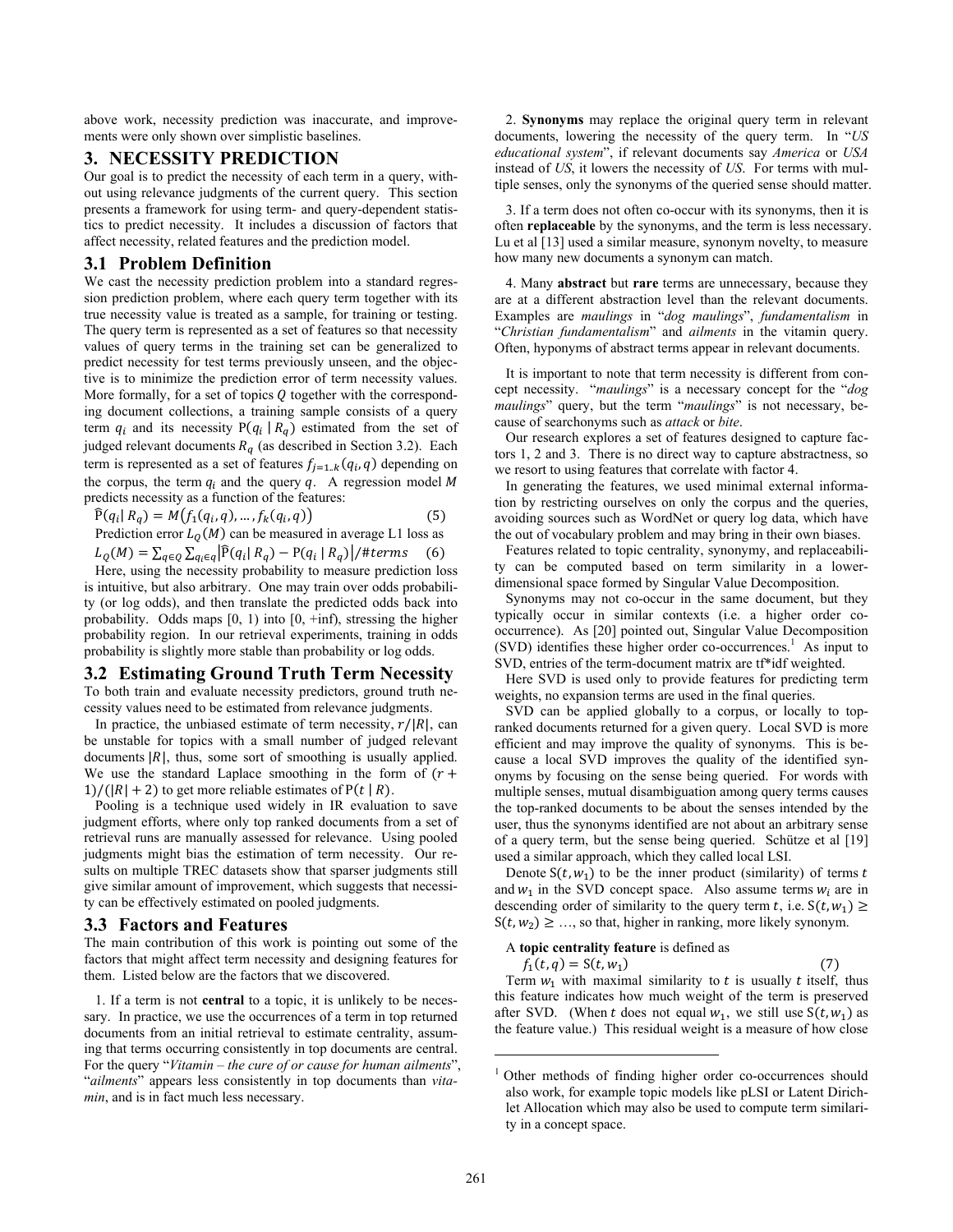the term is to the space spanned by the top documents. For example, if a term appear frequently in many top documents, then most of its weight will be kept. Tf\*idf weighting is used in SVD to prevent stopwords from having the highest centrality.

A **synonymy feature** is defined as

$$
f_2(t,q) = \sum_{i=2}^{c+1} S(t,w_i)/c
$$
 (8)

Similarity in the concept space indicates the likelihood that two terms are synonyms, so this feature simply takes an average of the next *c* highest similarities. We fixed *c* to be 5 from a pilot study. As evident in Table 2, this feature can not only capture synonyms, but also antonyms, hyponyms or even misspellings that "must be considered equivalent (to the query term) for search purposes", which is called *searchonyms* by Richard P.C. Hayden [22].

A **replacedibility feature** is defined as  

$$
f_3(t, q) = \sum_{i=1.6}^{w_i} \frac{df_i - C(t \& w_i)}{df_i} \times \frac{S(t, w_i)}{S(t, t)}
$$
(9)

where  $C(t \& w_i)$  is the number of documents in the collection matching both t and  $w_i$ , and  $df_i$  is the document frequency of  $w_i$ . This is a modified version of the synonymy feature and measures how likely the original query term is replaced by its searchonyms in the documents.  $[df_i - C(t, w_i)]/df_i = P(\bar{t} | w_i)$ , and measures the likelihood that searchonym  $w_i$  matches additional documents that t does not match. Normalizing by  $S(t, t)$  removes the effect of the topic centrality of term  $t$ . Overall, this feature has a negative correlation (about -0.2) with necessity.

Table 2 shows top similar terms and their similarities to the query term, for one term in each of the 4 queries.

| <b>Oil</b> spills |        | Insurance<br>term care | coverage which<br>pays for long | limita-<br><b>Term</b><br>US<br>for<br>tions<br>Congress mem-<br>bers |        | Vitamin the cure<br>of or cause for<br>human <b>ailments</b> |        |
|-------------------|--------|------------------------|---------------------------------|-----------------------------------------------------------------------|--------|--------------------------------------------------------------|--------|
|                   | oil    |                        | term                            |                                                                       | term   | ail                                                          |        |
| spill             | 0.5828 | term                   | 0.3310                          | term                                                                  | 0.3339 | ail                                                          | 0.4415 |
| oil               | 0.4210 | long                   | 0.2173                          | limit                                                                 | 0.1696 | health                                                       | 0.0825 |
| tank              | 0.0986 | nurse                  | 0.2114                          | ballot                                                                | 0.1115 | disease                                                      | 0.0720 |
| crude             | 0.0972 | care                   | 0.1694                          | elect                                                                 | 0.1042 | <i>hasler</i>                                                | 0.0718 |
| water             | 0.0830 | home                   | 0.1268                          | care                                                                  | 0.0997 | dr                                                           | 0.0695 |

**Table 2. Query terms and their top 5 similar terms using SVD** 

It's easy to see from Table 2 that searchonyms extracted with SVD are query dependent, the same term '*term*' results in two different sets of synonyms. But, mutual disambiguation in local SVD is not perfect. For '*term*' in the "*term limitation*" query, the word '*care*' which co-occurs with the '*long term care*' sense of '*term*' shows up as similar (0.0997 similarity) to the query term '*term*'. The extracted searchonyms and similarities are not perfect. For example, one query term may become another query term's searchonym, ('*spill*' is identified as a searchonym for '*oil*'), simply because they co-occur. External resources, such as thesauri or Wikipedia, or better searchonym extraction techniques may be used to improve these features. Nevertheless, our experiments show that the current features based on SVD term similarities can still be used to effectively predict necessity and improve retrieval.

Overall, the SVD features depend on 2 meta-parameters, 1) the number of top retrieved documents to perform SVD and 2) the number of latent dimensions to keep. These parameters are tuned on a development set in experiments using 5-fold cross validation.

A term **rareness feature** is simply defined as the inverse document frequency (idf) of a term. It was often used in prior research e.g. [2, 14] to estimate term weights. Idf is a real-valued termspecific statistic. We use the specific form of  $\text{idf}(t) =$  $log(N/df)$ , where df is the document frequency of t in a corpus of totally N documents. Together with the abstractness feature below, we use it to capture factor 4 which affects necessity.

The modified terms of TREC queries are usually abstract. For example, in the query "*US educational system*", *system* is the head noun being modified by the other two terms, and it is abstract. Since the head is an internal node in a dependency parse tree, while the modifiers are leaves, a binary **abstractness feature** can be defined as whether a term is a leaf node in the dependency tree of the query. We used version 1.6.1 of the Stanford parser (http://nlp.stanford.edu/software/lex-parser.shtml), with the output format "typedDependenciesCollapsed" – so that the output can be conveniently transformed into a dependency tree. Our pilot study shows a 0.2 correlation with necessity.

Several other features have been tested, but do not perform as well as the combination of the 5 above listed features.

A first order co-occurrence statistic between two terms was used to measure term similarity. But when combined with the SVD features, this feature does not improve performance.

Term clarity [10] is a characteristic of the term itself, and initially we thought that it would correlate well with necessity. Intuitively, terms with low clarity, such as *effect* or *deficit* will have low necessity. It does perform reasonably well without the SVD features, but when combined with the SVD features, clarity hurts performance. This is expectable because terms with low clarity would not appear consistently in top-ranked documents, thus topic centrality would be low, making clarity more or less redundant.

#### **3.4 Regression Model**

Regression is typically used to predict continuous variables such as a probability, and in our case, the term necessity probability.

#### *3.4.1 Non-linearity*

Features like idf do not have a linear relation with necessity, thus a non-linear model being able to fit more complex prediction curves is a better choice. However, a non-linear model requires more training data, or a smaller number of features to avoid data sparsity. In this work, the model trains on over 400 samples and only 5 features, justifying the use of a non-linear model. More complex or more features may force the model to be linear to achieve high accuracy, such as in Regression Rank [6].

A pilot study confirms that for the current set of features, nonlinear kernel regression model outperforms linear regression.

#### *3.4.2 Kernel regression*

Kernel regression is an instance based regression method similar to nearest neighbor regression. It weights the necessity probabilities of the nearby training samples according to their similarities to the test term to produce a prediction. A training term closer to the test term shares a higher weight. The rationale for using kernel regression is that when the features are discriminative enough, we can expect terms close to each other in the feature space to have similar necessity. In our pilot study we tested kernel regression with linear, polynomial and RBF kernels using SVM-light version 6.02 (http://svmlight.joachims.org). Results show that RBF kernel regression performs the best.

Except simple scaling to make each feature roughly range from 0 to 1, the final regression model treats all features the same. A *γ* parameter controls the RBF kernel width. A larger *γ* gives more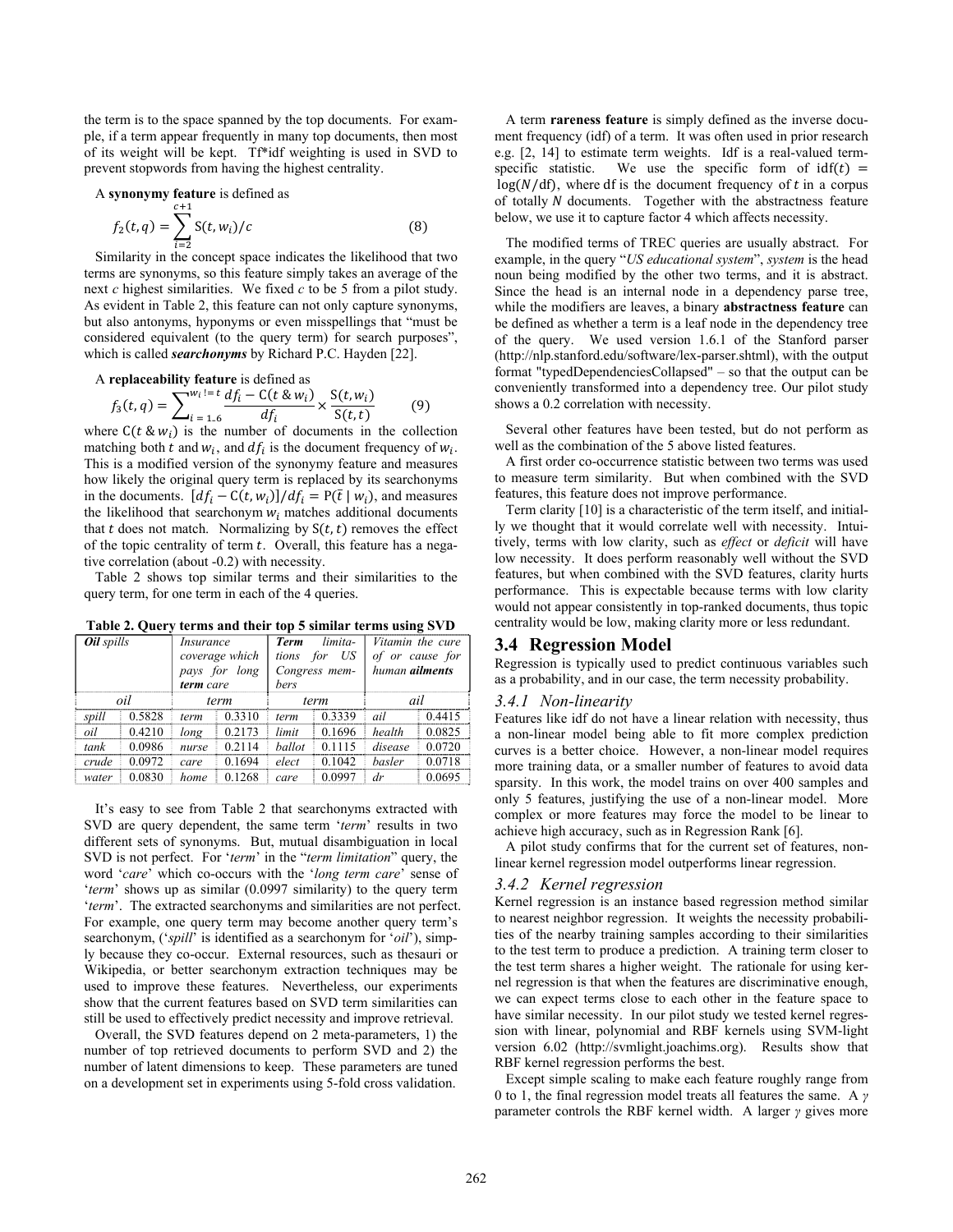

**Figure 1. TREC 3 query term necessity in descending order** 

**Figure 2. TREC 9 query term necessity in descending order**

weights to nearby training instances. *γ* is the third and last metaparameter in this work. We tune the meta-parameters on development sets, and report results of 5-fold cross validation.

## **4. EXPERIMENTS**

This section examines necessity prediction and its application in retrieval, showing the effectiveness of the current necessity prediction model, its positive impact on retrieval and the potential of using more accurate necessity predictions to improve retrieval.

### **4.1 Datasets**

We test necessity prediction on 12 standard TREC ad-hoc retrieval datasets, 6 of which are used as training sets. We looked at only training set topics and relevant documents for data analyses. Smaller datasets with more complete judgments include ad-hoc retrieval tracks of TREC 3 to 8. Larger datasets are Web tracks of TREC 9 and 10, Topic Distillation tasks of TREC 11/2002, 12/2003 and Terabyte tracks of TREC 13/2004 and 14/2005. The larger datasets also have sparser judgments.

#### *4.1.1 Text representation*

Stopwords in the standard INQUERY stopword list [16] (except the word "us" which was used extensively in the queries to mean United States) were removed from the term necessity statistics. Stopwords are easy targets for necessity prediction. They are generally highly necessary given their frequent occurrence in relevant documents. Furthermore, their low idf and topic centrality (again, due to low idf weight) make them very distinct from the other terms. To make the term necessity statistics more revealing for the content terms, stopwords were removed. (For retrieval, stopwords were left in, which did not affect performance much).

Meta-language terms in the descriptions, e.g. *instances*, *discuss*, *relevant* etc., are generally unnecessary. We used simple rules to remove those phrases that the descriptions begin with, e.g. "(*find | identify | provide*) (*documents | reports | information*) (*on | about*)". Removing these improves baseline ad-hoc retrieval performance, but has little effect on necessity weighting based runs.

Web documents include anchor texts from in-links as part of the content, which improves term matching and increases necessity.

Krovetz stemmer was used for parsing queries and documents. Without stemming, the un-stemmed query term matches fewer relevant documents, and leads to lower necessity.

## **4.2 Significance Tests**

Smucker et al. [15] recommended the two tailed randomization test for measuring the statistical significance of a difference between mean performance measures, say MAP. The sign test exhibits very different characteristics from the randomization test, and



**Figure 3. TREC 3 grouped necessity probabilities of the same term recurring in different queries. The term** *relate* **has the largest difference across its two occurrences, with 0.1935 in topic 172 "The Effectiveness of Medical Products and** *Related* **Programs Utilized in the Cessation of Smoking" and 0.5957 in topic 183 "Asbestos** *Related* **Lawsuits".** 

may make false alarms when the randomization test does not, thus they recommended to abandon sign test in comparing MAP.

We draw different conclusions from [15]. The different characteristics of the two tests allow us to view test results from two different perspectives. The randomization test takes the magnitudes of the differences into account, but because of that, may favor runs with outliers far from the baseline. The sign test does not take into account the magnitude of the difference, thus is robust to outliers, but at the same time may favor runs which improve slightly on many topics, but fail wildly on a small set of the topics. Thus, in order to avoid false alarms and draw safer conclusions, in this work, both tests were used. Bold faced results mean significant by both tests.

# **4.3 Term Necessity Landscape**

Our research is based on the hypothesis that  $P(t | R)$  varies by term and query. We begin by examining this assumption.

#### *4.3.1 Necessity distribution across collections*

Figures 1 and 2 show that true necessity varies by term for TREC 3 titles and TREC 9 description queries (excluding stopwords). There are a total of 245 terms for TREC 3. Necessity values distribute quite evenly from 0 to 1, averaged at 0.55, and are definitely not constant as prior work assumed. This also suggests that it might be worthwhile to learn and predict term necessity.

In Figure 2, a very similar distribution is seen on the WT10G corpus for descriptions of TREC 9, totally 314 query terms. Except, there is a slight increase in the average necessity to 0.59, and there are much fewer terms with extremely low necessity (lower than 0.05). This is likely because, given a larger collection, judgment pools are shallower, and judged relevant documents are more biased toward those containing the query terms.

#### *4.3.2 Necessity variation for recurring terms*

This section explores the question "How much does necessity of the same term vary across topics?" In the 50 TREC 3 title queries, 22 unique terms appear in more than one topic, accumulating 47 individual occurrences whose true necessity values are plotted in Figure 3. The values for a single term are grouped within vertical dashed lines. The variation is less than 0.1 for 2/3 of the term occurrences, when comparing an occurrence to the previous occurrence of the same term. The other 1/3 occurrences have larger variation, typically because of *term sense difference* ("bear" the animal in one query has higher necessity than "bear" the verb in another query), or *term context difference* ("disorder" appearing in a medical phrase or proper noun has a much higher necessity than as a general noun). The same 1/3 vs. 2/3 divide is observed on a larger query set consisting of 250 queries from TREC 3 to 7 de-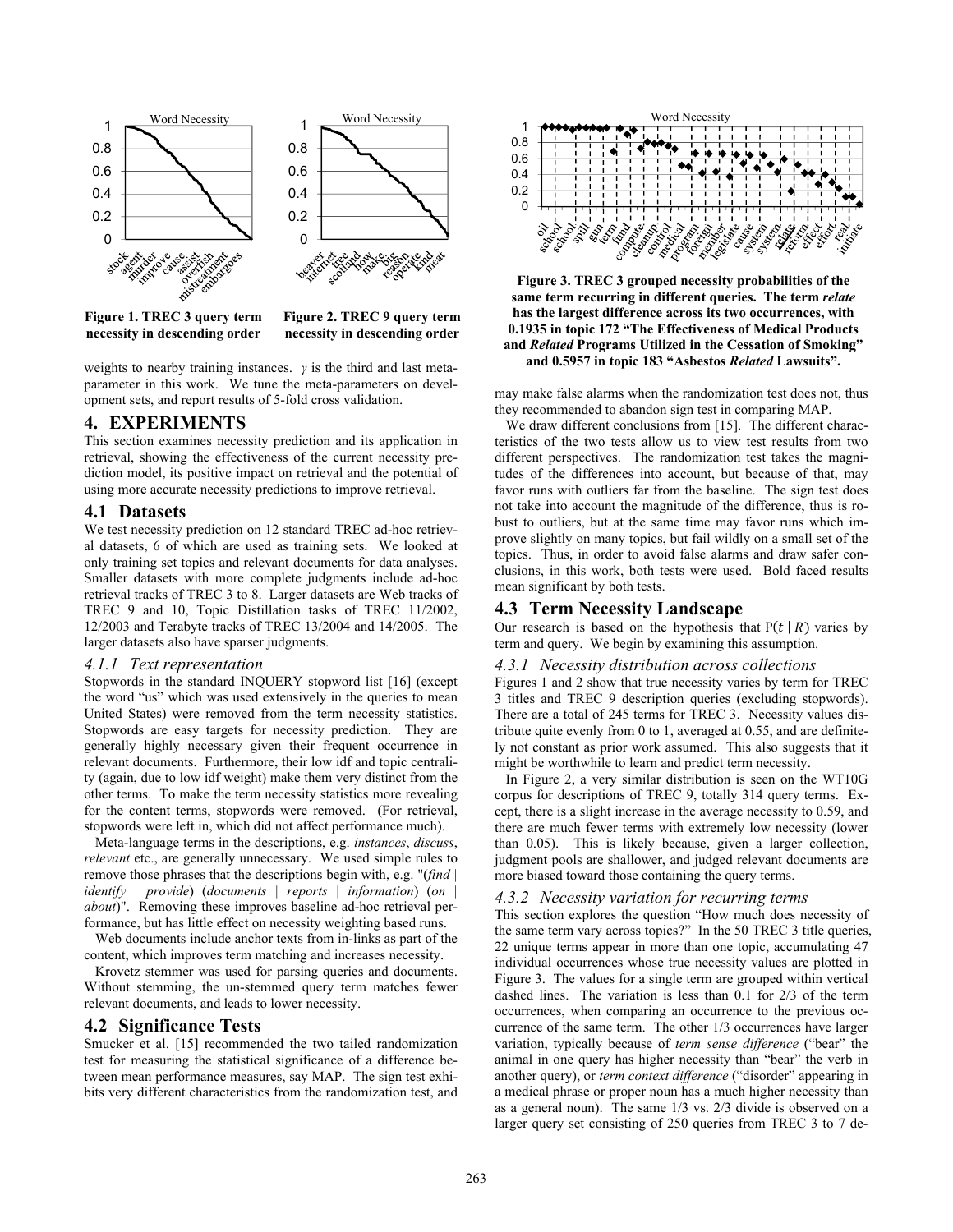| <b>Prediction method</b>     | Avg L1 loss | Change    |
|------------------------------|-------------|-----------|
| Baseline: Average (constant) | 0.2936      | 0%        |
| IDF                          | 0.3078      | $+4.837%$ |
| IDF+Leaf+Clarity             | 0.2539      | $-13.52%$ |
| IDF+Leaf+SVD features 1-3    | 0.1945      | $-33.75%$ |
| Tuning meta-parameters       | 0.1400      | $-52.32%$ |
| TREC 3 previous occurrences  | 0.1341      | N/A       |

**Table 3. Term necessity prediction performance, training on TREC 3 titles and testing on TREC 4 descriptions.**  (TREC4 queries as provided by TREC do not include titles.)

scription queries. This suggests that query-specific necessity prediction is important, while at the same time, for many term occurrences, the computationally more expensive feature based prediction may be avoided, and a historic necessity value of the same term and the same sense (or use) being queried may be sufficient to provide an accurate prediction.

#### *4.3.3 Query characteristics across topic sets*

TREC 3 titles have a similar verbosity level as TREC 9 descriptions, with an average of 5-6 terms per query. TREC 4-8 descriptions are more verbose, averaging 8 to 9 terms per query. Reflected in necessity values, TREC 4-8 descriptions have an average term necessity of 0.38 to 0.43, while TREC 3 titles and TREC 9 descriptions have an average necessity of 0.54 to 0.59.

Despite the change of characteristics of TREC queries from year to year, we show below that training data from one TREC dataset can be used to predict necessity for other datasets.

## **4.4 Necessity Prediction Accuracy**

This section measures the accuracy of several term necessity prediction methods in per term average absolute prediction error (L1 loss) as defined in Section 3.1. TREC 3 dataset with relevance judgments is used as training data and TREC 4 as test data.

Table 3 shows the performance of several prediction methods, including a baseline that always predicts 0.55 (the average training set necessity), kernel regression with different sets of features, and predicting from the true necessity of a previous occurrence of the same term. With idf as the only feature, prediction is slightly worse than the baseline, indicating that idf alone as used in [2, 14] does not predict necessity effectively. After adding dependency parse leaf and clarity features, error drops by 13%. The SVD features clearly outperform clarity, where meta-parameters are defaulted to 1000 feedback documents, 100 latent dimensions and *γ* equals 1.5. Cross validation finds the meta-parameters to be 180, 150 and 1.5 which further decreases prediction error to half of the baseline. Removing any of the 5 features hurts performance.

The last row of Table 3 uses the true necessity of a previous occurrence of a term to predict the necessity of another occurrence of the term in a different query. Different from previous methods, this was tested on recurring terms of the TREC 3 training set. Given that the necessity distribution of recurring terms (Figure 3) is quite similar to that of all query terms, the prediction of necessity on just recurring terms should not be much easier than on all terms. And this low prediction error of 0.1341 shows promise in this history based necessity prediction method. It also indicates that for many occurrences of the same term, because a majority sense or majority use dominates, necessity varies little across those topics, and a term dependent prediction method may perform well enough for most terms. But we should bear in mind that 0.1341 is an optimistic estimate, being obtained from a single TREC 3 dataset and tested on a small subset of possibly biased terms – recurring terms. Since the average L1 losses of the other

methods were all evaluated on TREC 4 description terms, the 0.1341 loss is not comparable to the other numbers in the table. To really make a comparable evaluation would require coverage of all query terms in TREC 4, which requires relevance judgments for so many topics that it becomes unpractical for TREC scale judgments. The requirement of many training topics is a limitation of the history based method, on academic scale topic sets.

# **4.5 Necessity Weighting for Ad-hoc Retrieval**

The necessity enhanced retrieval models used here are those described in Section 2.1 and 2.2. Baseline models include Language Modeling (LM) with Dirichlet smoothing and Okapi BM25. From a pilot study, we fixed the baseline Dirichlet prior  $\mu$  at 900 for TREC 3-8, 11-12, and 1500 on other sets. BM25 k1=1.2, b=0.75, k3=7. After adding necessity term weighting, less smoothing is needed, because without necessity weighting, a higher level of smoothing is needed to explain/generate the low necessity query terms from relevant documents. But we did not fine tune the smoothing parameter, and leave the relationship between necessity weighting and smoothing as future work.

Retrieval accuracies are reported in Mean Average Precision (MAP), which is used as the objective for tuning the metaparameters on the development sets. In Top 10 and 20 Precision, 10%-20% improvements were observed for the experiments in Table 5, with less significance. All experiments and significance tests were run using the Lemur/Indri toolkit version 4.10. Small modifications were made to allow for setting term necessity weights into the RSJ weight for the BM25 baseline, and for running local SVD to obtain term similarity values.

#### *4.5.1 Potential of improvement using true necessity*

This subsection evaluates the case where relevance judgments are used to estimate term necessity (as per Section 3.2). True necessity values are used to weight query terms, and retrieval is evaluated on the same set of relevance judgments that provided the necessity term weighting. This is only intended to show the potential of using necessity predictions as term weights, similar to the retrospective case of [1]. To our knowledge, this is the first work to report performance of applying true necessity weights on retrieval models other than BIM. Improvements over state-of-the-art models underscore the potential of applying necessity prediction.

Table 4 shows that on different datasets, using true necessity term weights gives a consistent 30%-80% improvement over the baseline model on description queries. Bold faced results are significantly better than the baseline by both significance tests. Baselines include language modeling with Dirichlet smoothing, and Okapi BM25. Title queries (denoted as *title* in the tables) perform better than descriptions (*desc* in tables). Applying true necessity weights on title queries give steady but smaller improvements over title baselines. True necessity weighted description queries outperform true necessity weighted titles, simply because there are more terms to tune weights on. For the same reason, predicted necessity applied to title queries does not lead to a significant change in retrieval performance, (these results are omitted from Table 5).

As Section 2.2 mentions, the relevance model if assuming multinomial term occurrences suggests to estimate relevance term weights from the relevant documents as a multinomial term distribution. The main difference with multiple Bernoulli necessity estimation lies in the fact that multiple term occurrences in the same document will be rewarded. Applying the multinomial estimates as term weights gives the "Multinomial RM" row in Table 4. It is less stable and leads to a retrieval performance much worse than the Bernoulli necessity estimates in all test collections.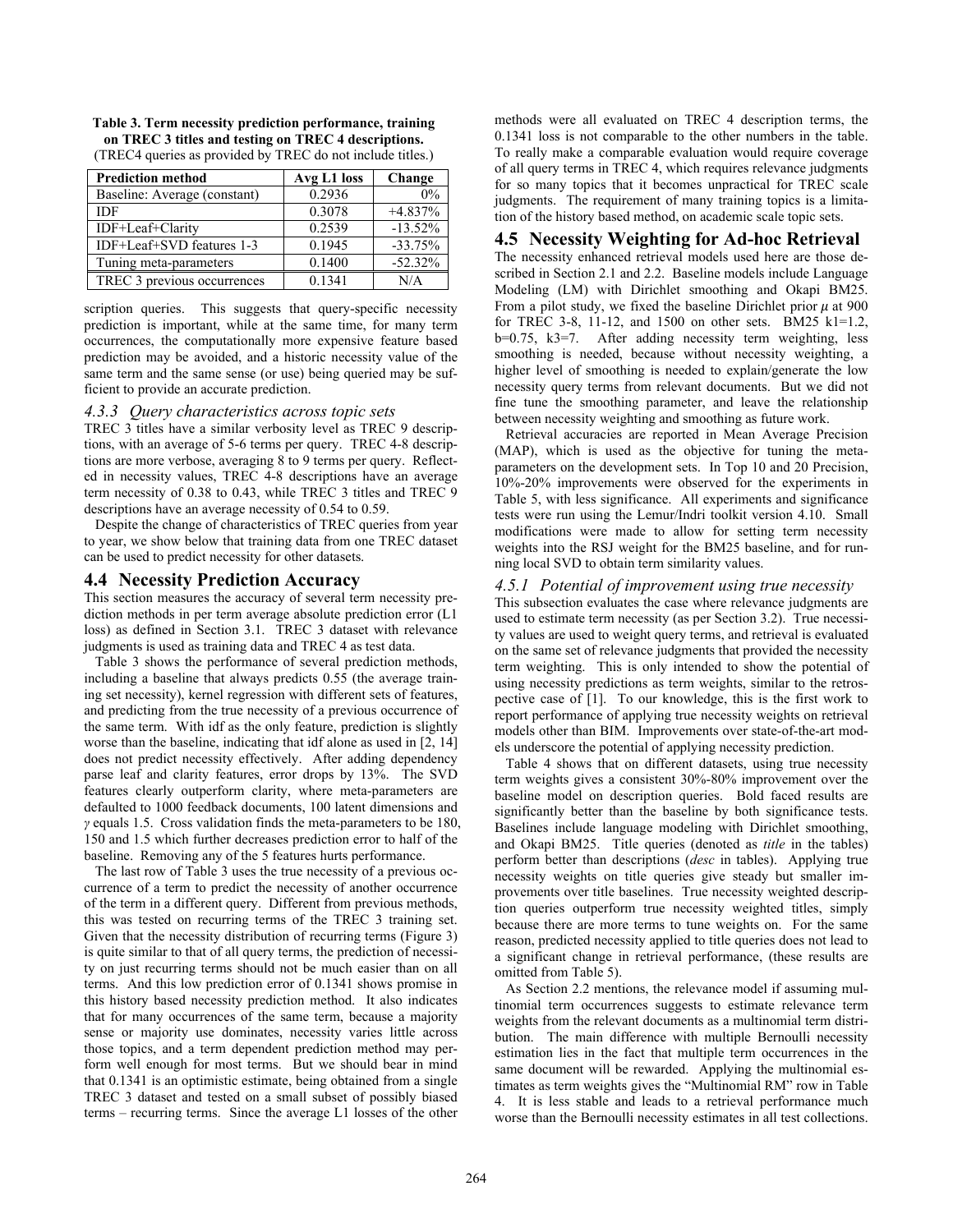| Queries generated from topic titles are denoted as <i>the</i> , and description queries are denoted as <i>desc</i> . |          |          |               |         |           |        |                  |  |
|----------------------------------------------------------------------------------------------------------------------|----------|----------|---------------|---------|-----------|--------|------------------|--|
| <b>TREC</b>                                                                                                          |          | 6        | 8             | 9       | 10        | 12     | 14               |  |
| Document collection                                                                                                  | disk 2,3 | disk 4.5 | $d4.5$ w/o cr |         | WT10g     | .GOV   | GOV <sub>2</sub> |  |
| Topic numbers                                                                                                        | 201-250  | 301-350  | 401-450       | 451-500 | 501-550   | TD1-50 | 751-800          |  |
| LM $desc - Baseline$                                                                                                 | 0.1789   | 0.1586   | 0.1923        | 0.2145  | 0.1627    | 0.0239 | 0.1789           |  |
| LM $desc$ – Necessity                                                                                                | 0.2703   | 0.2808   | 0.3057        | 0.2770  | 0.2216    | 0.0868 | 0.2674           |  |
| Improvement                                                                                                          | 51.09%   | 77.05%   | 58.97%        | 29.14%  | $36.20\%$ | 261.7% | 49.47%           |  |
| $p$ - randomization                                                                                                  | 0.0000   | 0.0000   | 0.0000        | 0.0000  | 0.0000    | 0.0000 | 0.0001           |  |
| $p$ - sign test                                                                                                      | 0.0000   | 0.0000   | 0.0000        | 0.0005  | 0.0000    | 0.0000 | 0.0002           |  |
| Multinomial RM                                                                                                       | 0.1988   | 0.2088   | 0.2345        | 0.2239  | 0.1653    | 0.0645 | 0.2150           |  |
| Okapi <i>desc</i> – Baseline                                                                                         | 0.2055   | 0.1773   | 0.2183        | 0.1944  | 0.1591    | 0.0449 | 0.2058           |  |
| Okapi $desc$ – Necessity                                                                                             | 0.2679   | 0.2786   | 0.2894        | 0.2387  | 0.2003    | 0.0776 | 0.2403           |  |
| LM $title - Baseline$                                                                                                | N/A      | 0.2362   | 0.2518        | 0.1890  | 0.1577    | 0.0964 | 0.2511           |  |
| LM $title$ – Necessity                                                                                               | N/A      | 0.2514   | 0.2606        | 0.2058  | 0.2137    | 0.1042 | 0.2674           |  |

**Table 4. Retrieval performance with true necessity weighted query terms, in Mean Average Precision. Bold face means significant by both randomization and sign tests with significance level**  $p < 0.05$ **.<br>Queries generated from tonic titles are denoted as** *title***, and description queries are denoted as** *de* **Queries generated from topic titles are denoted as** *title***, and description queries are denoted as** *desc***.** 

**Table 5. Retrieval performance (MAP) with predicted necessity. Bold face means significant by both significance tests with**  $p < 0.05$ **. All these runs are obtained using topic descriptions as queries.** 

| <b>TREC</b> train sets       |                          | 3      | $3 - 5$ | $3 - 7$ | 7      | $3-9$  | 9      | 11     | 13     |
|------------------------------|--------------------------|--------|---------|---------|--------|--------|--------|--------|--------|
| Test/x-validation            |                          | 4      | 6       | 8       | 8      | 10     | 10     | 12     | 14     |
| LM $desc - Baseline$         |                          | 0.1789 | 0.1586  | 0.1923  | 0.1923 | 0.1627 | 0.1627 | 0.0239 | 0.1789 |
| LM $desc$ – Necessity        |                          | 0.2261 | 0.1959  | 0.2314  | 0.2333 | 0.1813 | 0.1810 | 0.0597 | 0.2233 |
| Improvement                  |                          | 26.38% | 23.52%  | 20.33%  | 21.32% | 11.43% | 11.25% | 149.8% | 24.82% |
| $p$ - randomization          |                          | 0.0000 | 0.0023  | 0.0043  | 0.0003 | 0.0050 | 0.0012 | 0.0012 | 0.0001 |
| $p$ - sign test              |                          | 0.0000 | 0.0002  | 0.0013  | 0.0077 | 0.0595 | 0.0005 | 0.0000 | 0.0325 |
|                              | <b>Baseline</b>          | 0.4160 | 0.2980  | 0.3860  | 0.3860 | 0.3180 | 0.3180 | 0.0200 | 0.4720 |
| P@10                         | Necessity                | 0.4940 | 0.3420  | 0.4220  | 0.4380 | 0.3280 | 0.3400 | 0.0467 | 0.5360 |
|                              | <b>Baseline</b>          | 0.3450 | 0.2440  | 0.3310  | 0.3310 | 0.2400 | 0.2400 | 0.0211 | 0.4460 |
| P@20                         | Necessity                | 0.4180 | 0.2900  | 0.3540  | 0.3610 | 0.2790 | 0.2810 | 0.0411 | 0.5030 |
| <b>IDF</b> only              | Predicted                | 0.1776 | 0.1691  | 0.2325  | 0.2383 | 0.1696 | 0.1687 | 0.0576 | 0.2227 |
| Clarity only                 | Necessity                | 0.1900 | 0.2028  | 0.2309  | 0.2318 | 0.1399 | 0.1516 | 0.0473 | 0.2057 |
| Relevance Model <i>desc</i>  |                          | 0.2423 | 0.1799  | 0.2352  | 0.2352 | 0.1888 | 0.1888 | 0.0221 | 0.1774 |
| Relevance Model title        |                          | N/A    | 0.2605  | 0.2790  | 0.2790 | 0.1710 | 0.1710 | 0.0896 | 0.2782 |
| RM reweight-Only <i>desc</i> |                          | 0.2215 | 0.1705  | 0.2435  | 0.2435 | 0.1700 | 0.1700 | 0.0692 | 0.1945 |
|                              | RM reweight-Trained desc | 0.2330 | 0.1921  | 0.2542  | 0.2563 | 0.1809 | 0.1793 | 0.0534 | 0.2258 |

Contrary to this result, a prior finding showed that the document language model is best estimated as a multinomial term distribution instead of multiple Bernoulli [27]. We leave to future work a more unified model for document and relevance model estimation.

We note that the performance gain using true necessity term weights is similar to the gain reported on the WT10g (TREC 9, 10) collection by the best sampled term weights [6]. The Oracle case of [6] directly tuned term weights using MAP as objective, thus, this close performance means true necessity weights are close to the best sampled term weights of [6] in retrieval effectiveness.

# *4.5.2 Predicted necessity term weighting*

This subsection tests whether term necessity can be effectively predicted to improve retrieval. In Table 5, we present results using *predicted* necessity values (Section 3) as user term weights. Models were trained on TREC topics from previous year(s), and were tested using 5-fold cross validation on the 50 TREC topics of the next year. Here, the RBF kernel regression model was always trained on the 50 training topics (if training set includes only one TREC dataset). 50 test topics were split into 5 folds, 4 of which were used as development set to tune meta-parameters, 1 fold was used for testing. However, the learning model does not require that much development data. 2-fold cross validation uses fewer (only 25) development topics, and still yields the same performance and optimal parameter values as 5-fold cross validation

does. Meta-parameters  $m -$  the number of latent dimensions to keep after SVD and *γ* which controls the kernel width were fixed at 150 and 1.5, because on all datasets, cross validation found the two parameters to be within 130~170, and 1.2~1.6.

Consistent improvements of 10% to 25% are observed in MAP across all 6 ad-hoc retrieval datasets, statistically significant by both sign and randomization tests. Most runs have strong significance levels of  $p < 0.005$ . This shows that models trained on one dataset can reliably predict term necessity on a similar dataset. It also shows that the prediction model and the features do adapt to collections of different scales, with different levels of judgment depths, and do predict necessity reliably.

The number of feedback documents  $- n$  plays an important role in adapting the SVD features to different collections. During cross validation, when tuning *n* on development set, the optimal *n* is found to be 180 on smaller TREC 3-8 datasets. For the larger WT10g of TREC 9-10, *n* is 200, the even larger .GOV TREC 11- 12 increases *n* to 500. And for .GOV2 of TREC 13-14, *n* is 600. The larger collections probably contain a larger number of helpful or even relevant documents, thus expectedly, the optimal number of feedback documents increases as collection size does. *n* might also depend on how many relevant documents there are for the query, and whether the majority sense of a query term is used.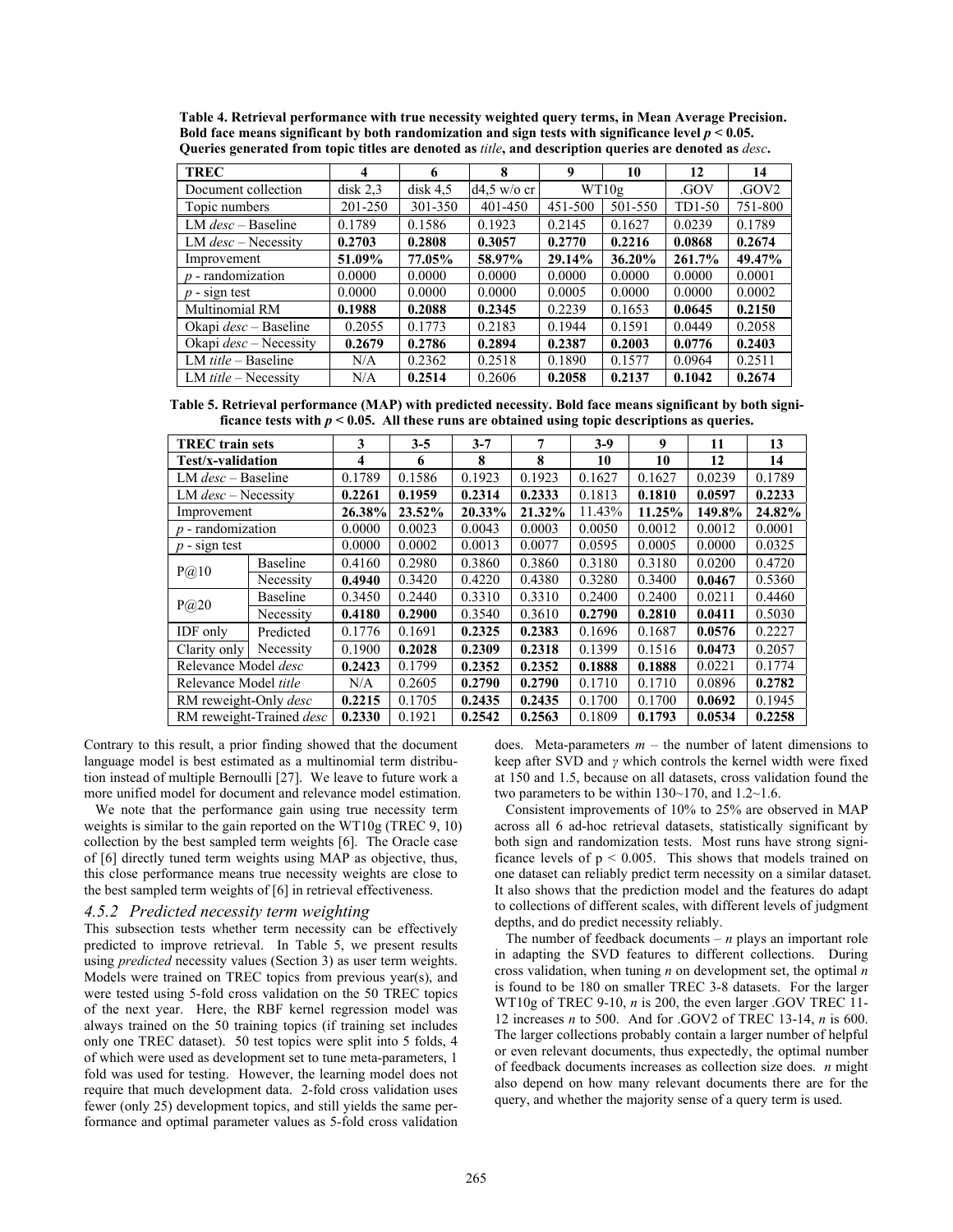Comparing training on one collection vs. training on multiple collections, it seems that a set of 50 topics is enough to train the model to optimize MAP. More training topics from dissimilar collections neither improve retrieval, nor hurt performance much.

Necessity weighting also yield consistent improvements in top precision, as shown in Table 5. The improvements are even statistically significant on multiple collections. At first, it may seem counterintuitive that a better estimate of term recall actually improves top precision. However, *better estimates of term recall in fact corrects the idf-based retrieval models' bias to the matching of rare but possibly unnecessary terms, thus reduces top ranked false positives and boosts up partially matched relevant results*.

Since *idf* has been used by prior research (as the only feature) to predict necessity, Table 5 also includes a baseline of using *idf* as the only feature to predict necessity. Results show that even though *idf* does not predict necessity well (Table 3), using *idf* predicted necessity does lead to a perceivable gain in retrieval, though not stable across collections. This is encouraging because without computing more complex term features based on an initial retrieval, *idf* based prediction can still provide some gain. Clarity has been shown to correlate well with query performance, however, using term clarity as the only feature to predict necessity does not lead to a stable retrieval performance.

#### *4.5.2.1 Relevance model variations*

The relevance model theory [17] suggests to use term relevance probabilities as user term weights, which we follow, as shown in Section 2.2. Relevance model also provides a way to estimate the relevance based term weights from top documents of an initial retrieval. This estimation procedure, though different in goal, is similar to how we created the SVD features in terms of the sources of information being used. Given the similarities, we also include the relevance model as another baseline.

The relevance model (RM3) interpolates the weighted expansion query with the original query. The same development sets were used to tune the free parameters (number of feedback documents, feedback terms, and mixing weight with the original query). Same cross validated results were reported.

As shown in Table 5, despite a more expressive feedback query (weighted expansion terms + interpolation with original query), trained on the same datasets, the *Relevance Model* method is unstable compared to predicted necessity weighting. It is significantly better than the baseline on 3 collections, but insignificant on 3 others. It hurts performance for the low initial retrieval run of TREC 12. This performance is expectable because even though relevance model estimates relevance based term weights, it estimates term weights in an unsupervised fashion, while our supervised framework uses relevance judgements from training topics to guide the prediction. Another difference is that the relevance model tends to use only a few top documents (around 5-20), while our local SVD performs optimally with hundreds of documents. The SVD based features can leverage term appearance information from more documents, achieving a more stable performance.

The *RM reweight-Only* method uses the term weights estimated by the relevance model from top-ranked documents to only reweight the original query terms. It is a variation of the original relevance model approach, and is more similar to our approach of using top-ranked documents to compute user term weights for the original query terms. Results in Table 5 show this baseline to be unstable. On some collections, it is significantly better than the Language Model baseline, but on as many other collections, the improvement is insignificant by both tests. This is quite expectable, as relevance models can be seen as directly using topic cen-

**Table 6. Correlation values between features and true necessity, tested on TREC 4. Here,** *predicted necessity* **based on all 5 features yields a high correlation of 0.7989.** (RMw uses the term weights estimated by the Relevance Model.)

| l IDF            | DepLeaf Centr | - Svn           | Repl RMw                   |  |
|------------------|---------------|-----------------|----------------------------|--|
| $-0.1339$ 0.1278 |               | $0.3719$ 0.3758 | $-0.1872 \parallel 0.6296$ |  |

**Table 7. Effects of features on TREC 4. Bold face means**  significance over LM baseline by both tests ( $p < 0.005$ ).

| <b>Features used</b> | <b>MAP</b> | <b>Features</b> used | <b>MAP</b> |
|----------------------|------------|----------------------|------------|
| <b>IDF</b> only      | 0.1776     | All 5 features       | 0.2261     |
| $IDF + Centrality$   | 0.2076     | All but Centrality   | 0.2235     |
| $IDF + Synonymv$     | 0.2129     | All but Synonymy     | 0.2066     |
| $IDF + Replaceable$  | 0.1699     | All but Replaceable  | 0.2211     |
| $IDF + DepLeaf$      | 0.1900     | All but DepLeaf      | 0.2226     |

trality as term weights, thus, it shall not outperform the prediction based on the whole set of features. In some cases, *RM reweight-Only* outperforms necessity prediction. This shows promise in favoring higher ranked documents according to their relevance scores as the relevance model does, while our current local SVD treats all top documents the same.

*RM reweight-Only* performs just slightly lower than the RM baseline which includes expansion terms. Thus, it is either the case that expansion terms contribute little to retrieval, for description queries of about 5-10 words long, or expanding terms as a weighted combination of feedback terms, as in the RM, is not effective, other forms of expansion may do better.

Overall, these results suggest that for description queries, *most of the performance gain from pseudo relevance feedback (PRF) methods is due to the fact that term weights computed from PRF methods tend to correlate well with true necessity*. The reason is that *terms that occur consistently in relevant documents also tend to appear consistently in top ranked documents*. In fact, a 0.63 correlation is observed on TREC 4 test set, while our best predicted necessity have a higher 0.80 correlation with necessity, explaining the better performance. Details are listed in Table 6. On title queries, however, because of the more accurate user query, better initial retrieval performance and the introduction of weighted expansion terms, Relevance Model (Table 5) outperforms true necessity weighted title queries on 4 out of the 6 collections, and in most cases outperforms predicted necessity weighted description queries (bold faced means significance over title query baseline). True necessity weighted description queries still outperform Relevance Model consistently, suggesting to apply necessity prediction on the Relevance Model expansion terms. Since the focus of this work is on reweighting query terms, we leave necessity prediction for expansion terms to the future.

Relevance model uses unsupervised estimation of term weights, while this work adds supervised learning of necessity into the picture. We can combine the two by using RM term weights as a feature to predict necessity, reported in Table 5 as the *RM reweight-Trained* runs. The *RM reweight-Trained* runs used relevance model term weights as the only feature and trained a necessity prediction model to predict term necessity. A simple per query scaling is used to map the near 0 RM weights to [0, 1], so that the maximum query term weight is always 1 for a given query.

*RM reweight-Trained* performed consistently better than the base *reweight-Only* method, except on TREC 12. This consistent improvement empirically differentiates our framework from the relevance model, and shows that supervised learning of term necessity improves the unsupervised relevance model estimates.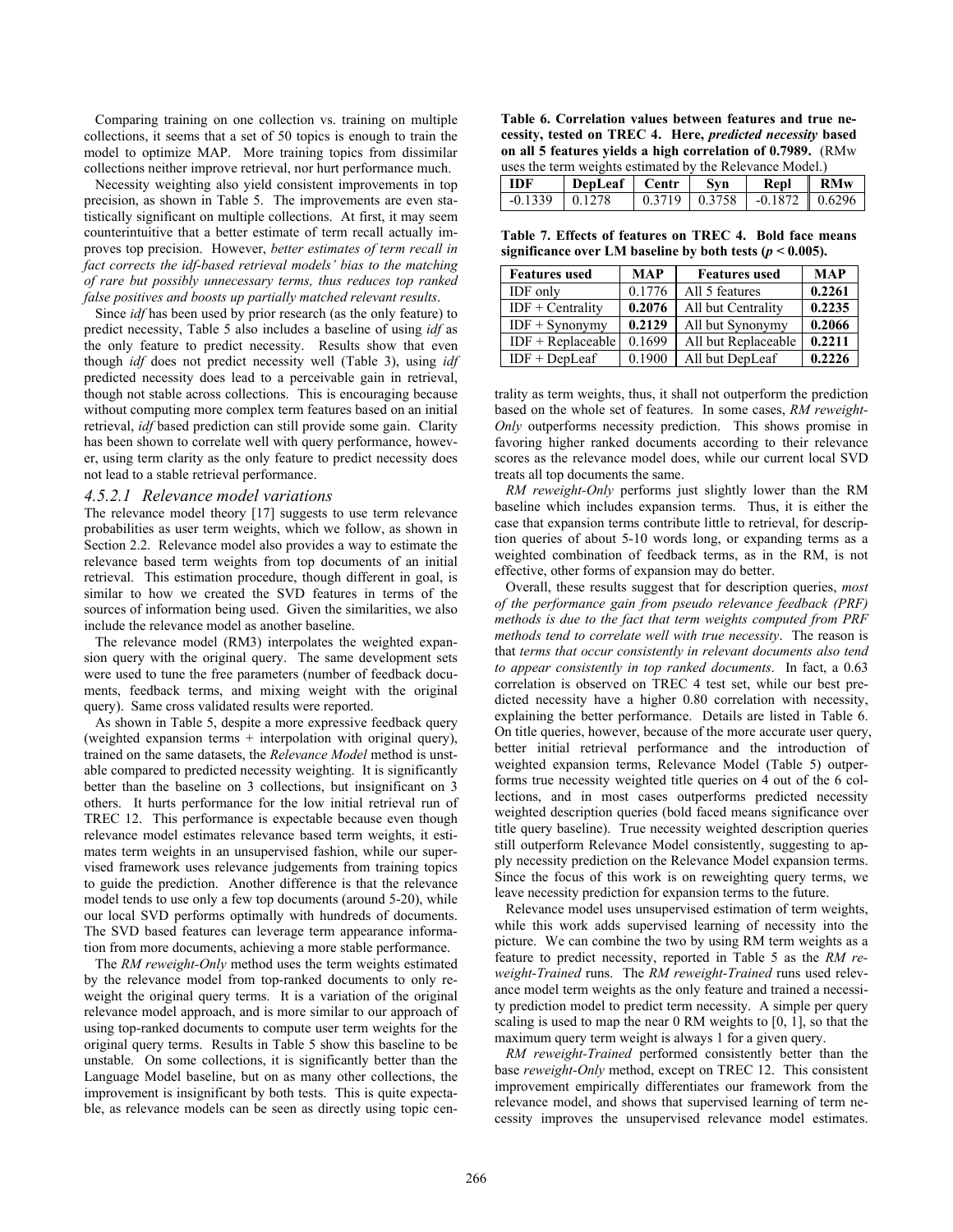

**Figure 4. The learnt function using Relevance Model term weights (x-axis) alone to predict term necessity (y-axis).**

The *reweight-Trained* method performs slightly better than with the SVD features on average, but also slightly less stable, in terms of significance levels over the Language Model baseline.

The resulting prediction model is a function that maps the RM term weights into necessity, and the final form of the function, trained on the TREC 3 dataset, is plotted in Figure 4. It basically boosts terms with lower middle range RM weights (0-0.6) to larger values. This simple mapping works because *the Relevance Model tends to underestimate the term necessity values*.

Including Relevance Model weight (RMw) as the 6th feature further improves MAP by about 5%, but the meta-parameters become less stable during cross validation. Given that the focus of the paper is to establish the framework of supervised necessity learning and prediction, we omit these further results.

#### *4.5.2.2 Feature ablation*

To see the effects of individual features, in Table 7, we present retrieval performance for different feature combinations using TREC 3 as training and TREC 4 as test set. Results show that all the features contribute to effective retrieval. Among them, the Synonymy feature is most effective and results in more stable improvements, but the other features can still significantly improve retrieval without Synonymy. Similar trends are observed on the other test sets. The only exception is the TREC 10 test set, where topic centrality outperforms synonymy, and the improvement from synonymy alone is not significant by the sign test.

Overall, the evaluation using L1-loss of necessity prediction (Table 3) and feature correlation (Table 6) show consistent trends as retrieval effectiveness (Table 7). IDF alone is not effective in predicting necessity. All the 5 designed features contribute to necessity prediction accuracy, and further, retrieval effectiveness. For the current set of features, better necessity prediction leads to better retrieval performance, which is also consistent with the Oracle performance of Table 4.

#### *4.5.2.3 Efficiency*

SVD and dependency parsing take most of the processing time. Per query, SVD on 300 documents with  $20,000$  terms takes  $\sim$ 1 second. Further speedup is possible. Since the goal of SVD is just to find possible searchonyms of query terms, SVD does not need to converge; a smaller number of iterations may suffice. Dependency parsing takes  $\sim$ 3 seconds per query. Speedup is also possible, as the feature only indicates whether a term is a leaf node in the parse tree, and does not require knowledge of the whole parse tree. Simpler but more direct dependency leaf identification models would suffice. Alternative term abstractness measures can also help avoid parsing the queries.

# **5. RELATED WORK**

Research on predicting  $P(t | R)$  can be viewed as one specific line of research within a broad body of research intended to predict effective term weights. Earlier work includes the Binary Independence Indexing [24] and the Berkeley regression [25]. More recently, Lease et al applied regression rank [6] to optimize retrieval performance (MAP) by directly tuning term weights. All of these approaches used regression to predict term weights and most of this prior work used only features based on simple tf- or idf-based statistics. Regression rank used more features, including part-of-speech and a term's location in a query. It also tuned user term weights to directly optimize MAP. Without a relevance probability prediction in the middle, its formulation is more direct than ours, but also harder, e.g. optimal term weights are difficult to find, and not unique. Regression rank normalized term weights within each query to make the problem tractable, which produces weights that cannot be compared easily across different queries. This is not generally viewed as a serious flaw, however our data analysis suggests that term necessity probabilities estimated for one query are often effective for the same term in other queries. Moreover, our necessity prediction framework has a simple and well defined objective – term necessity, it uses fewer well justified and interpretable features, and achieves comparable performance. Understanding necessity leads to a better understanding of why basic retrieval models and PRF methods work, which can guide query formulation, and shows the generality of our work.

Query reduction for long queries [11, 12] is another relevant problem. Essentially, unnecessary terms in long queries are to be reduced. In fact,  $p(c_i|q)$  in equation (2) of [11] can be interpreted as a necessity measure of a query concept  $c_i$ . [11] even hinted at concept *necessity* in the introduction, "concepts … must be … in a retrieved document in order for it to be relevant", though concept keyness was actually pursued in the experiments.

# **6. CONCLUSIONS**

Term necessity, the necessity of a term's occurrence to the relevance of a document  $P(t | R)$ , is of central importance for probabilistic retrieval models, sharing a similar role as idf. The necessity to non-relevance is a precision measure easily predicted by idf [2], while the necessity to relevance is a *term recall* measure and is harder to predict. Most previous work predicted term weights as a whole, consisting of the idf and the necessity components [2], or as a way to improve idf weighting [14]. We attempt to predict the necessity probability itself, through understanding the probability and identifying factors that may affect it. These factors include a term's centrality to the topic, term synonymy, replaceability by synonyms, rareness and abstractness. Using 5 features designed to capture the factors, term necessity is effectively predicted.

Predicted necessity used as user query term weights significantly improves ad-hoc retrieval of verbose queries. On 6 standard TREC ad-hoc retrieval and web search collections of different sizes and judgment depths, predicted necessity brings a consistent and significant 10% to 25% improvement on verbose queries. Results also show that weighting terms by their ground truth necessity estimated from relevance judgments gives a significant 30% to 80% improvement over state-of-the-art ad-hoc retrieval models.

Necessity improves our understanding of why pseudo relevance feedback works, and can be used to improve PRF methods by supervised necessity learning. Experiments show that most of the performance gain from pseudo relevance feedback comes from the ability to reweight query terms and the weights correlate well with necessity, even though estimated in an unsupervised fashion.